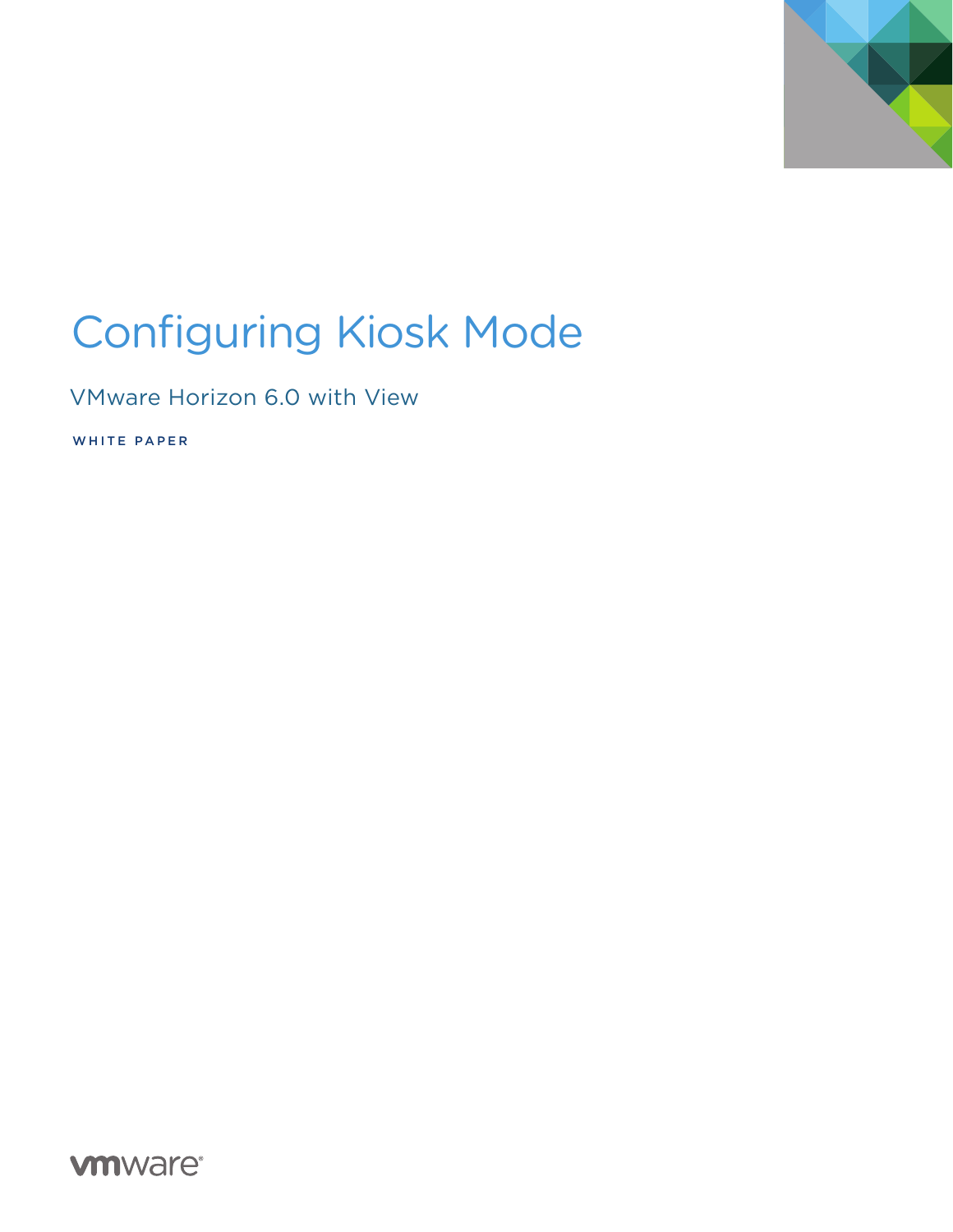### Table of Contents

| Provisioning Desktop Pools and Creating Entitlements9 |
|-------------------------------------------------------|
|                                                       |
|                                                       |
|                                                       |
|                                                       |
|                                                       |
|                                                       |
|                                                       |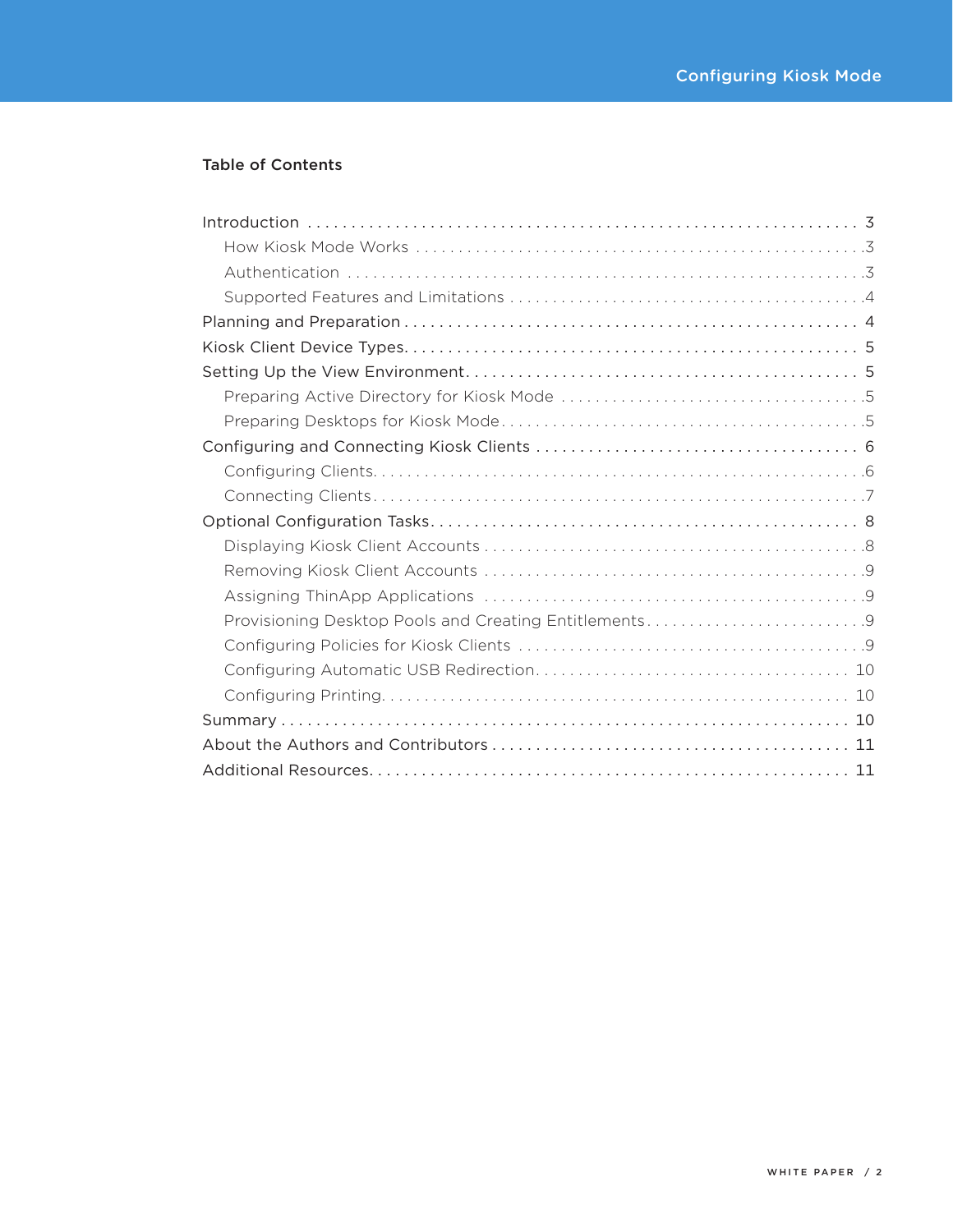## <span id="page-2-0"></span>Introduction

Many organizations provide interactive customer kiosks in public places where users can perform specific tasks without having to log in. [VMware Horizon® with View](http://www.vmware.com/products/horizon-view/) supports this "anonymous use" functionality with View kiosk mode. Endpoint devices configured as kiosk clients display View virtual desktops and allow users to perform a limited set of functions specified by the Horizon administrator.

#### How Kiosk Mode Works

Kiosk mode associates a View virtual desktop with the MAC address or client ID of a kiosk endpoint device rather than with a user's login credentials. The endpoint device can be a [zero client](http://www.vmware.com/files/pdf/view/vmware-top-five-considerations-for-choosing-a-zero-client-environment-techwp.pdf), a thin client, or a lockeddown PC running either Windows or Linux.

When a kiosk user activates an input device—for instance, by pressing a key or clicking a mouse button—the kiosk client contacts a View Connection Server. The View Connection Server authenticates the client, connects it to a View virtual machine running in kiosk mode, and launches a remote desktop session. The session is then displayed on the endpoint device.

The kiosk user is normally presented with a session that displays either a View desktop with a limited set of applications or a single, dedicated application that appears to be running on the kiosk endpoint. The infrastructure is user-transparent.

With View kiosk mode

- Users do not have access to the operating system or file system of the View desktop.
- No user authentication is required.
- No user data is preserved.
- There is no need for persistent virtual desktops.

These considerations mean that kiosk functionality can be provided at low cost, with inexpensive endpoints, non-persistent virtual desktops, and no additional storage. Very little is required of IT resources beyond initial setup and provisioning.

#### Authentication

Using MAC addresses or client IDs to associate View virtual desktops with kiosk devices rather than with users simplifies the authentication model.

Although kiosk users might be required to provide authentication information for certain applications, they do not ordinarily log in to the View desktop. In most cases, they simply use the session or application that is presented to them.

In some circumstances, however, an administrator might require all kiosk users to log in to the View desktop with the same, predetermined username and password. This scenario can be desirable when use of the kiosk or an application is restricted to a known set of users, such as company employees or registered students, but is not available to the general public. In this case, people who know the password can use the kiosk, but these users are not identified by personal credentials.

Because kiosks are usually placed in public locations, kiosk mode is not recommended for transactions that require transfer of sensitive information, such as credit card numbers, user email addresses and passwords, or patient records.

For general information on View security, including comments about kiosk mode, see the [VMware Horizon with](http://www.vmware.com/files/pdf/techpaper/vmware-horizon-view-security-hardening-overview.pdf)  [View Security Hardening Overview](http://www.vmware.com/files/pdf/techpaper/vmware-horizon-view-security-hardening-overview.pdf).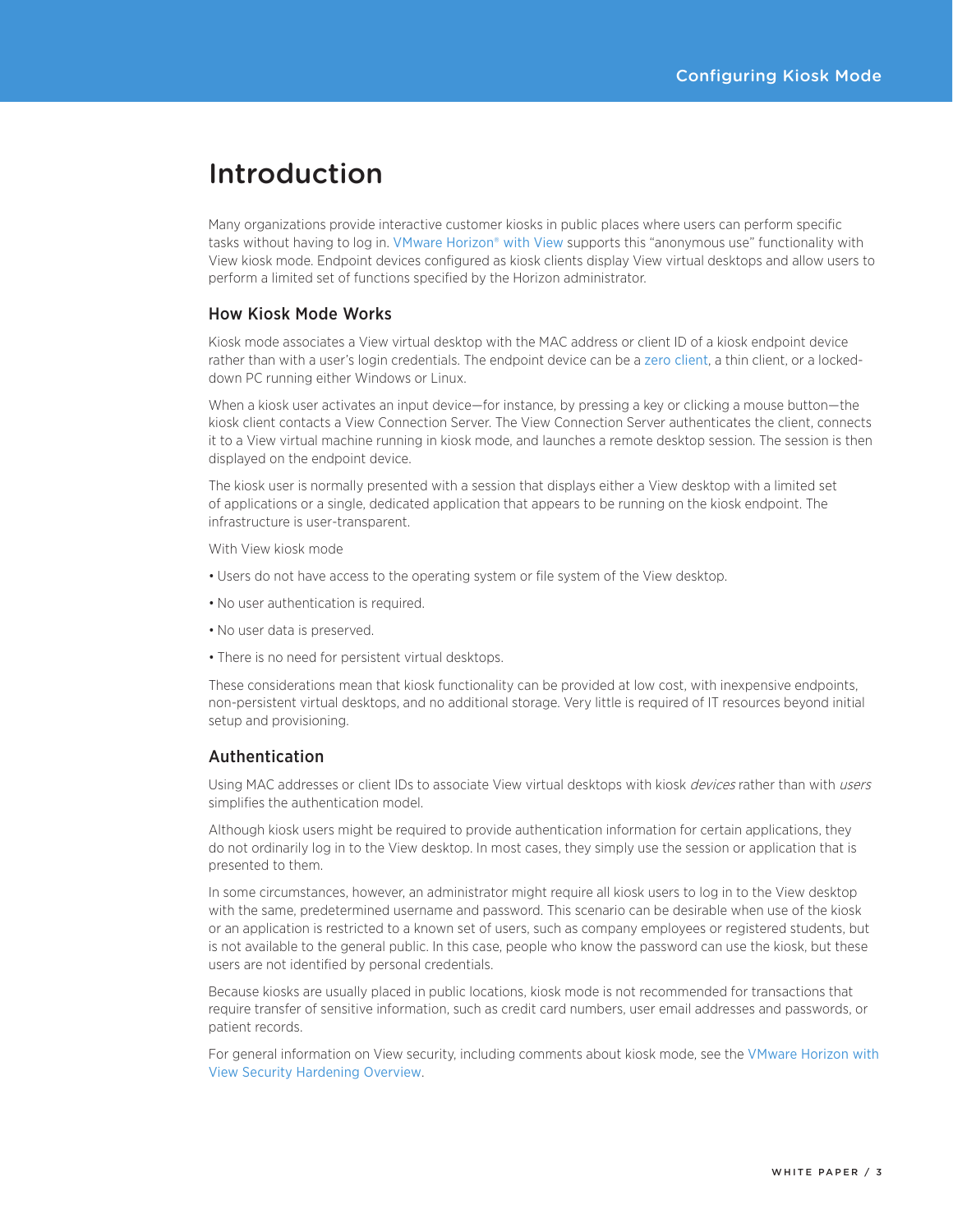#### <span id="page-3-0"></span>Supported Features and Limitations

Commonly used View features supported in kiosk mode include

- • USB redirection When a client session for a kiosk desktop is established, USB peripherals attached to a client endpoint are connected immediately to the View desktop.
- Printing Virtual printing is enabled by default.
- • Multiple monitors Kiosk endpoints are not usually set up with multiple monitors, but kiosk mode supports the capability by distributing the remote View desktop across all monitors attached to the kiosk endpoint. Kiosk users cannot alter the display mode.
- Flash URL redirection Flash content can be streamed from Adobe Media Servers to kiosk endpoints.
- Multimedia redirection ([MMR](http://blogs.vmware.com/euc/2014/12/vmware-horizon-view-windows-media-redirection-multimedia.html)) Multimedia content can be streamed to kiosk endpoints.

The following limitations apply to View kiosk mode:

- Real-Time Audio-Video (RTAV) is supported on many thin clients and PCs but is not supported on zero clients.
- Hosted applications that use Remote Desktop Services (RDS) servers are not supported in kiosk mode.
- • Configuration of kiosk mode on View desktops hosted on Remote Desktop Session Host (RDSH) servers requires a custom user account (see [step 7 under Configuring Clients](#page-6-1)).

### Planning and Preparation

Use the following guidelines to set up the View environment and to prepare for configuration of the kiosk client AD accounts:

- Determine the purpose, type, and location of the kiosk endpoints.
- Prepare the hardware for the kiosk endpoints, if necessary.
- If using PCs as kiosk endpoints, install [Horizon Client](https://www.vmware.com/support/viewclients/doc/viewclients_pubs.html) software.
- Attach USB peripherals, if any, to the kiosk endpoints.

The instructions for setting up View desktops in kiosk mode are similar to those for setting up other nonpersistent View desktops. Additional steps needed to configure clients in kiosk mode are described in the following sections:

- [Preparing Active Directory for Kiosk Mode](#page-4-1)
- [Preparing Desktops for Kiosk Mode](#page-4-2)
- • [Configuring and Connecting Kiosk Clients](#page-5-1)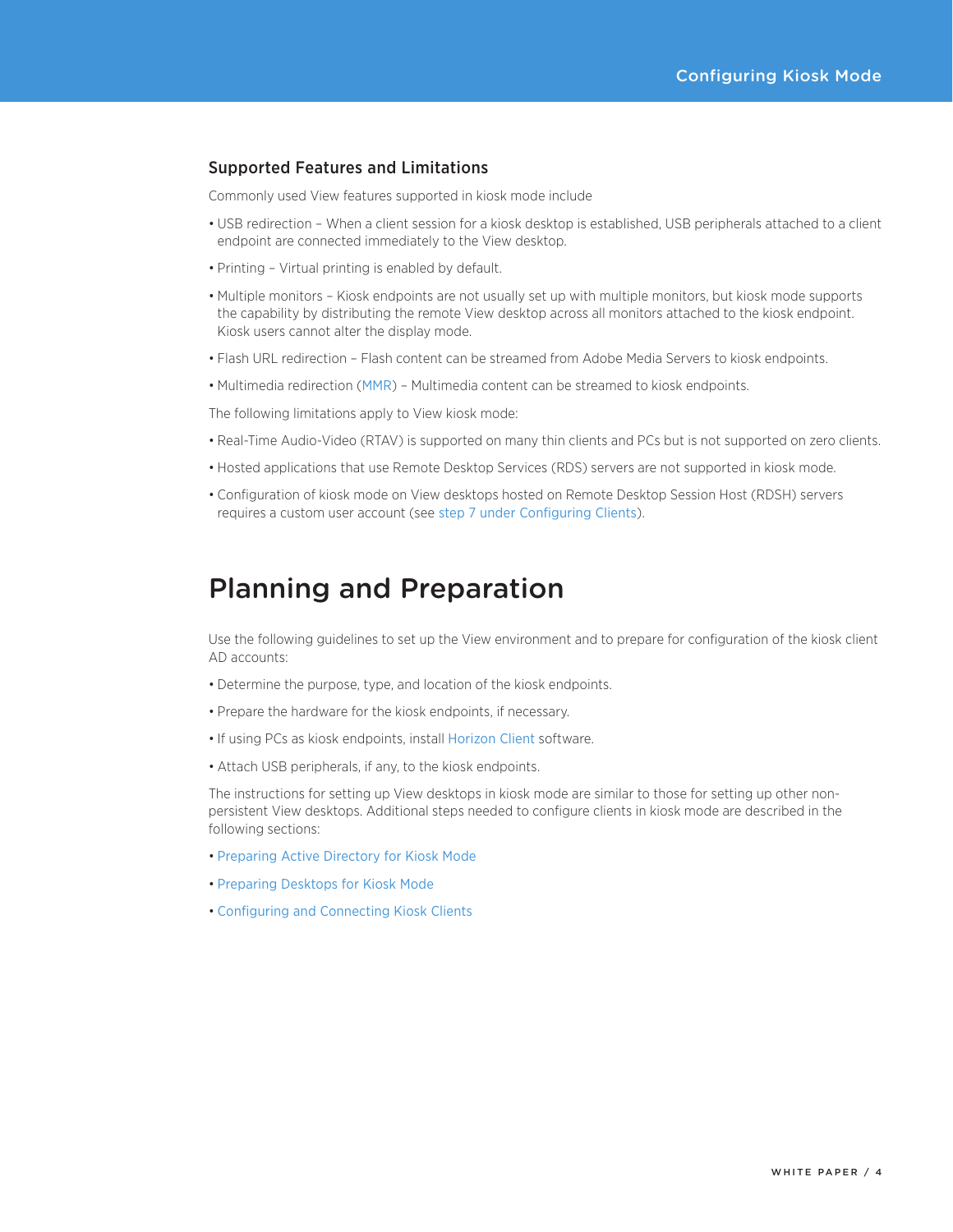### <span id="page-4-0"></span>Kiosk Client Device Types

Most traditional desktop and portable computing devices, such as PCs, have memory and storage capabilities as well as processors, and they can function whether connected to a network or not. Zero clients have no memory or storage and only limited processing ability, and they can function only with a network connection. Thin clients also depend on a network connection, but they often have some software installed on them, such as an operating system or device drivers.

Thin and zero clients are less expensive to acquire than PCs, and their maintenance cost is minimal. In some settings, however, such as public libraries, it can be more economical to repurpose old PCs as kiosks than to buy new hardware.

PCs have more local processing power than thin or zero clients, but they also require maintenance and tend to be less secure. For a more detailed discussion of types of clients, see [Key Considerations in Choosing a Zero](http://www.vmware.com/files/pdf/view/vmware-top-five-considerations-for-choosing-a-zero-client-environment-techwp.pdf)  [Client Environment for View Virtual Desktops in VMware Horizon](http://www.vmware.com/files/pdf/view/vmware-top-five-considerations-for-choosing-a-zero-client-environment-techwp.pdf) and the [VMware Compatibility Guide](http://www.vmware.com/resources/compatibility/search.php%3FdeviceCategory%3Dvdm).

### Setting Up the View Environment

In most cases, kiosks are added to an existing View deployment. If the View environment is not yet set up, refer to the following documentation:

- • [View Installation](https://www.vmware.com/support/pubs/view_pubs.html)
- • [Setting Up Desktop and Application Pools in View](https://www.vmware.com/support/pubs/view_pubs.html)
- [Reviewer's Guide for View in Horizon 6](https://www.vmware.com/files/pdf/view/VMware-View-Evaluators-Guide.pdf)

#### <span id="page-4-1"></span>Preparing Active Directory for Kiosk Mode

As a best practice, do not use the same View Connection Server to handle both a production environment and clients in kiosk mode. Instead, use dedicated View Connection Server instances, and create dedicated organizational units (OUs) and groups in Active Directory for kiosk client accounts. This practice simplifies client configuration and can help to prevent intrusions.

For more detailed information, see Prepare Active Directory and [View](https://www.vmware.com/support/pubs/view_pubs.html) for Clients in Kiosk Mode in View [Administration](https://www.vmware.com/support/pubs/view_pubs.html) and Create an OU for View Machines in [Setting Up Desktop and Application Pools in View](https://www.vmware.com/support/pubs/view_pubs.html).

#### <span id="page-4-2"></span>Preparing Desktops for Kiosk Mode

To prepare View desktops to run in kiosk mode

- 1. Create a virtual machine template for the guest operating system as explained in Creating Virtual Machine Templates in the [Setting Up Desktop and Application Pools in View](https://www.vmware.com/support/pubs/view_pubs.html) guide.
- 2. Install the View Agent on the virtual machine template.

The View Agent Virtual Printing component includes the ThinPrint driver.

Virtual printing does not require installation of printer drivers on the remote View desktop. For more information, see [Configuring Printing](#page-9-1).

Because kiosk passwords are usually unknown, kiosks should not be shut down automatically in most settings. To enable user access to the kiosks at any time, configure the guest Windows OS so that clients are never locked when left unattended.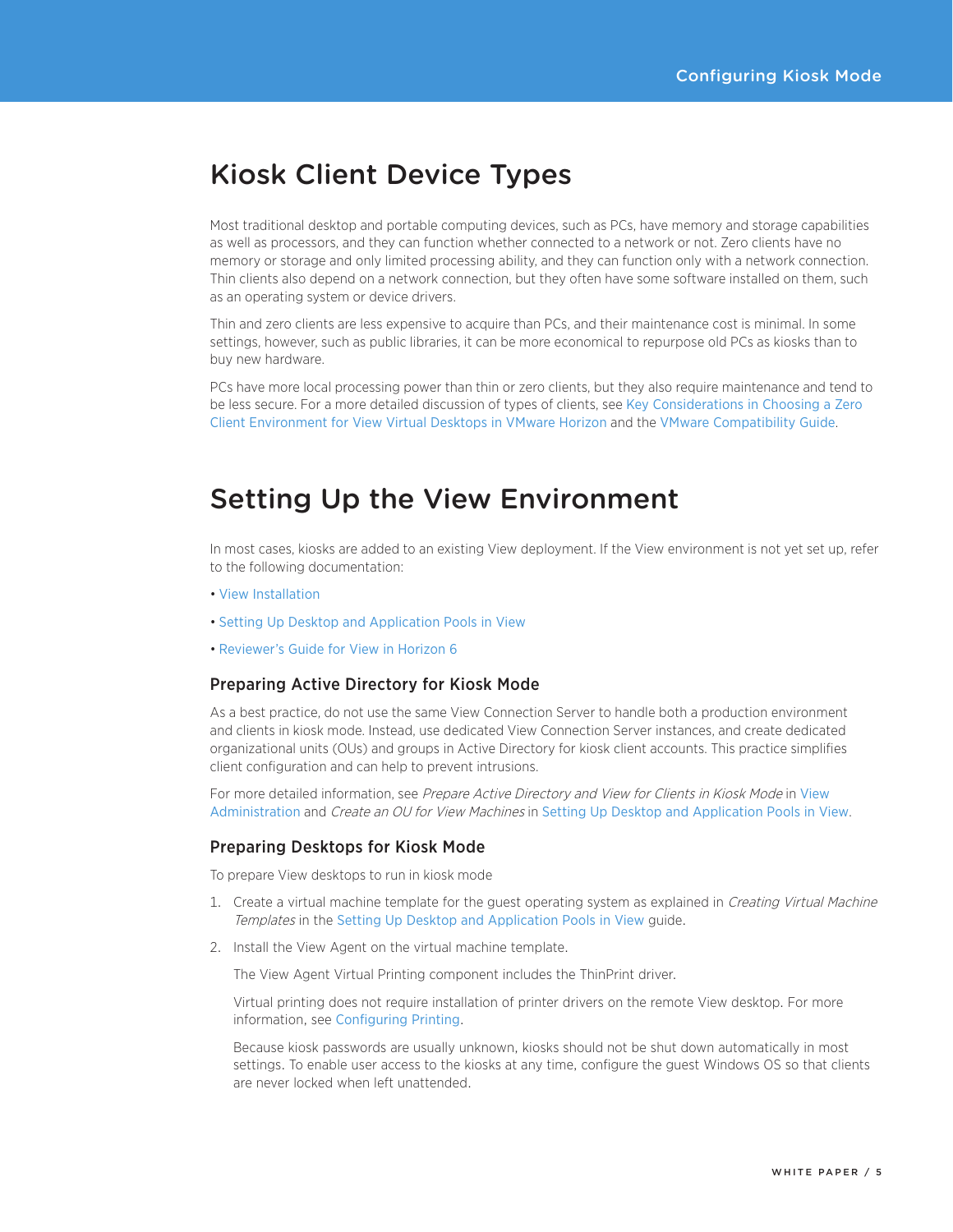<span id="page-5-0"></span>3. In View Administrator, create a floating-assignment desktop pool.

On the Desktop Pool Settings page, select Refresh Immediately in the Delete or refresh machine on logoff option. This option prevents inadvertent changes in settings from being preserved and applied for future kiosk users. Other desktop pool settings include whether to log out automatically after the session disconnects.

4. Entitle the kiosk client or group to this desktop pool.

If requiring kiosk users to log in with the same credentials, create an Active Directory group for the kiosks they can access. It is easier to identify kiosk clients by their group name than by individual MAC addresses. Setting up an AD group for kiosks is optional, but the kiosk clients must have entitlement to the pool regardless of whether users are required to log in with a password.

For more information, see Pools for Kiosk Users and Add Entitlements to a Desktop or Application Pool in the [Setting Up Desktop and Application Pools in View](https://www.vmware.com/support/pubs/view_pubs.html) guide.

5. Install the kiosk application or applications, if any, on the View desktop virtual machine template.

For information on associating VMware ThinApp applications with the desktop pool, see [Assigning](#page-8-1)  [ThinApp Applications](#page-8-1).

6. Configure View policies and group policy objects (GPOs), for instance to enable or disable USB devices.

For more information, see Setting Policies in View Administrator and Configuring Settings for Client Sessions in the [View Administration](https://www.vmware.com/support/pubs/view_pubs.html) guide.

### <span id="page-5-1"></span>Configuring and Connecting Kiosk Clients

Horizon Client software is pre-installed on many thin and zero clients. See the [VMware Compatibility Guide](http://www.vmware.com/resources/compatibility/search.php?deviceCategory=vdm) for a current list of compatible units, or contact the vendor for Horizon Client updates. To use PCs instead of thin or zero clients as kiosk endpoints, install Horizon Client on each PC.

To perform configuration tasks such as establishing communication, setting up applications, and assigning custom Client IDs instead of using MAC addresses, use View Administrator on the View Connection Server. No View or kiosk configuration tasks are performed on the endpoint devices except for installation of Horizon Client software where necessary.

Use the vdmadmin command with the -0 option from the View Connection Server to set defaults and create accounts for clients in kiosk mode, to enable authentication for these clients, and to display information about their configuration. The vdmadmin directory location is automatically set in the system PATH: C:\Program Files\VMware\VMware View\Server\tools\bin.

For help with the **vdmadmin** command, type

**vdmadmin -help**

#### Configuring Clients

Perform the following steps to configure clients in kiosk mode.

1. Set default values for the organizational unit (OU), password expiration, and group membership of clients in kiosk mode. For example:

**vdmadmin -Q -clientauth -setdefaults -ou "OU=kiosk-ou,DC=MYORG,DC=com" -noexpirepassword -group kc-grp**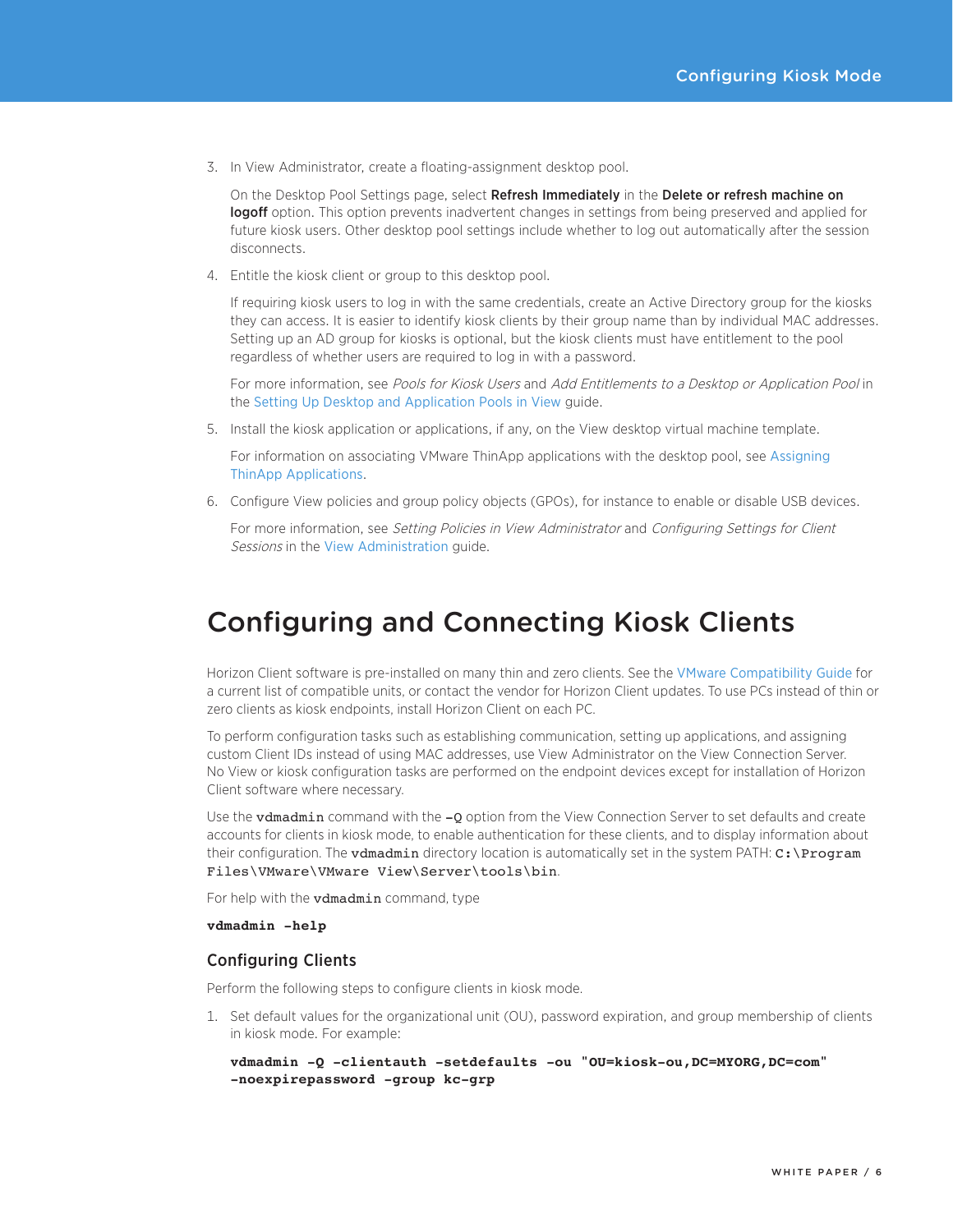<span id="page-6-0"></span>2. Verify that the defaults are set.

#### **vdmadmin -Q -clientauth -getdefaults**

3. To create an account for a client based on its MAC address, use the appropriate command to discover the MAC address. Skip this step if using a custom account name.

Windows client:

#### **C:\Program Files (x86)\VMware\VMware Horizon View Client\vmware-view.exe printEnvironmentInfo**

Linux client:

#### **vmware-view -printEnvironmentInfo -s connection\_server**

4. Add accounts for clients in kiosk mode.

The View Connection Server creates a user account and password for each client based on the client's MAC address, which it uses to authenticate the client when connecting it to the View desktop. From the administrator's point of view, it is usually more convenient to establish a client ID that assigns a name to the client than to use the MAC address.

Either use the **vdmadmin** command to create a client ID using the kiosk endpoint's MAC address, or create an account name with up to 20 characters, beginning with the string custom-.

The following example adds an account for a client specified by its MAC address, with an automatically generated password that never expires.

#### **vdmadmin -Q -clientauth -add -domain MYORG -clientid 00:10:db:ee:76:00 -group kc-grp -genpassword -noexpirepassword**

The following example adds an account for a named client in the specified OU group, and specifies a password to be used with the client. Any kiosk user can use this password, but it is ordinarily distributed only to a restricted group of users.

#### **vdmadmin -Q -clientauth -add -domain MYORG -clientid custom-csh1 -ou "ou=kou,DC=MYORG,DC=com" -password "VMware1!"**

5. Enable authentication of clients in kiosk mode for each View Connection Server instance, as in the following example:

#### **vdmadmin -Q -enable -s connection\_server**

6. Verify the configuration of kiosk clients, for example:

**vdmadmin -Q -clientauth -list**

<span id="page-6-1"></span>7. For RDSH servers, entitle the client account to the View desktop by logging in to the RDSH server and adding the account name to the RDS Kiosk Users group: Control Panel > System and Security > System > Remote settings > Select users > Add.

#### Connecting Clients

By default, the account name is based on the MAC address of the kiosk endpoint and has an automatically generated password. To assign a client ID instead of the MAC address, specify the client ID in the form custom-xxxxx.

For example, to connect a Windows client with an assigned client ID and password:

#### **vmware view.exe -unattended -serverURL 192.168.13.245 -userName custom-csh1 -password "VMware1!"**

Note: It is not necessary to specify the -userName option for clients in kiosk mode when using the MAC address of the client device.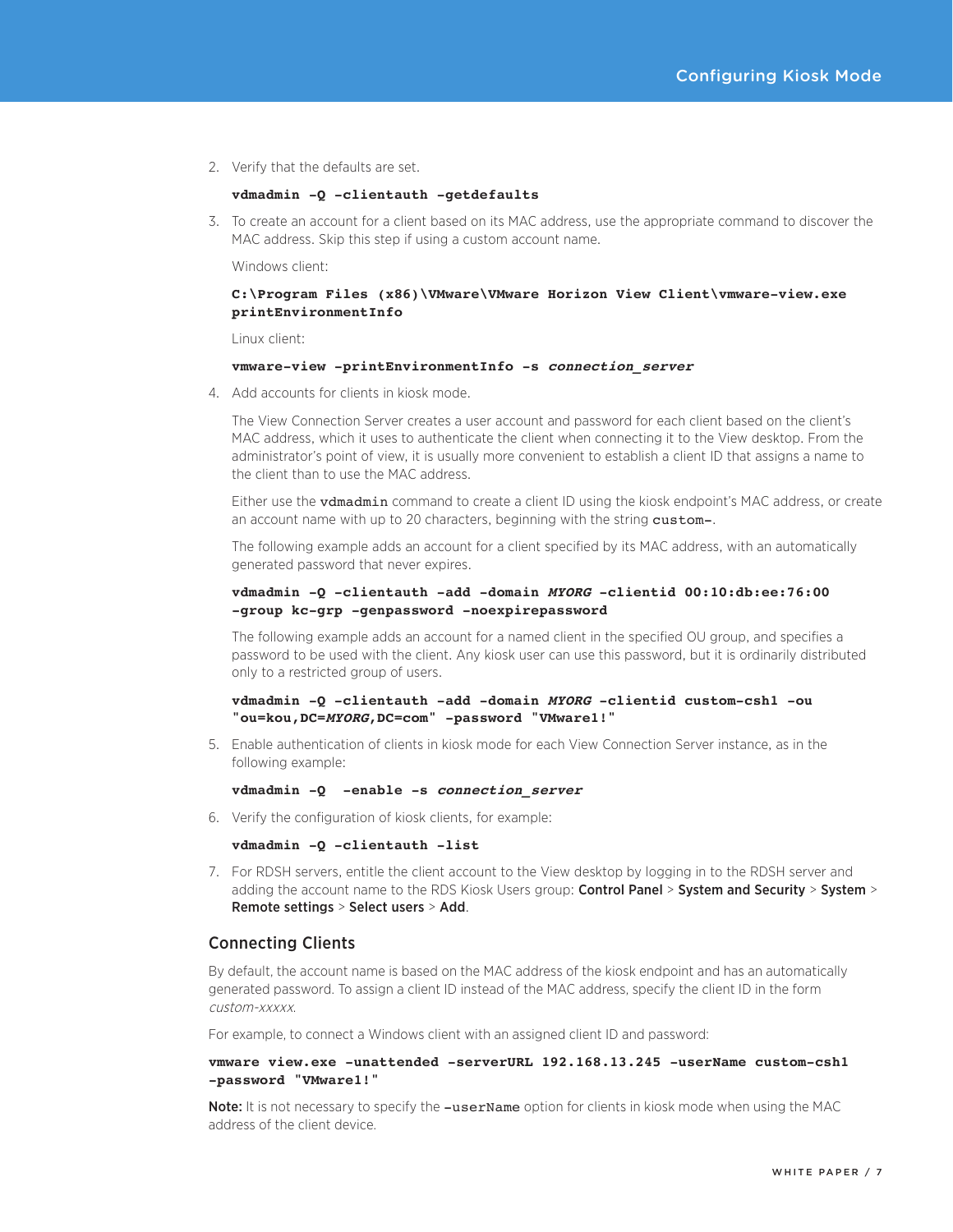<span id="page-7-0"></span>To connect a Linux client:

**vmware-view --kioskLogin --fullscreen --once --noninteractive --nomenubar -s connection\_server**

For information about using the vmware-view command, see Running Horizon Client from the Command Line in the [Using VMware Horizon Client for Windows](https://www.vmware.com/support/viewclients/doc/viewclients_pubs.html) guide or Using the Horizon Client Command-Line Interface and Configuration Files in the [Using VMware Horizon Client for Linux](https://www.vmware.com/support/viewclients/doc/viewclients_pubs.html) guide.

For zero clients and thin clients, contact the vendor for the kiosk mode options used to connect to the View Connection Server.

If the View Connection Server successfully authenticates the kiosk client, and a View remote desktop is available, the View Connection Server starts a remote session and displays it on the kiosk endpoint.

For more information about command-line options for kiosk mode, see Setting Up Clients in Kiosk Mode and Configuring Clients in Kiosk Mode Using the -Q Option in the [View Administration](https://www.vmware.com/support/pubs/view_pubs.html) guide.

### Optional Configuration Tasks

This section offers tips for setting up kiosk client accounts.

#### Displaying Kiosk Client Accounts

The following command-line example shows how to display connected kiosk endpoints currently authenticated by the View Connection Server:

#### **vdmadmin –Q –clientauth –list**

Client Authentication User List ================================================================= GUID : acdbf1ea-91e8-4635-af67-1d68d2b0c977 ClientID : custom-gch1 Domain : vmware-view Password Generated : false GUID : af645bdb-e1be-44cb-a2c9-8d59aca95416 ClientID : custom-gch2 Domain : vmware-view Password Generated : true GUID : 89df116f-8d22-4945-8d81-e6325711c68e ClientID : custom-gch3 Domain : vmware-view Password Generated : true GUID : 9948528a-76b8-4efa-a50c-ba1554ce5f4e ClientID : cm-12\_34\_56\_78\_9a\_bc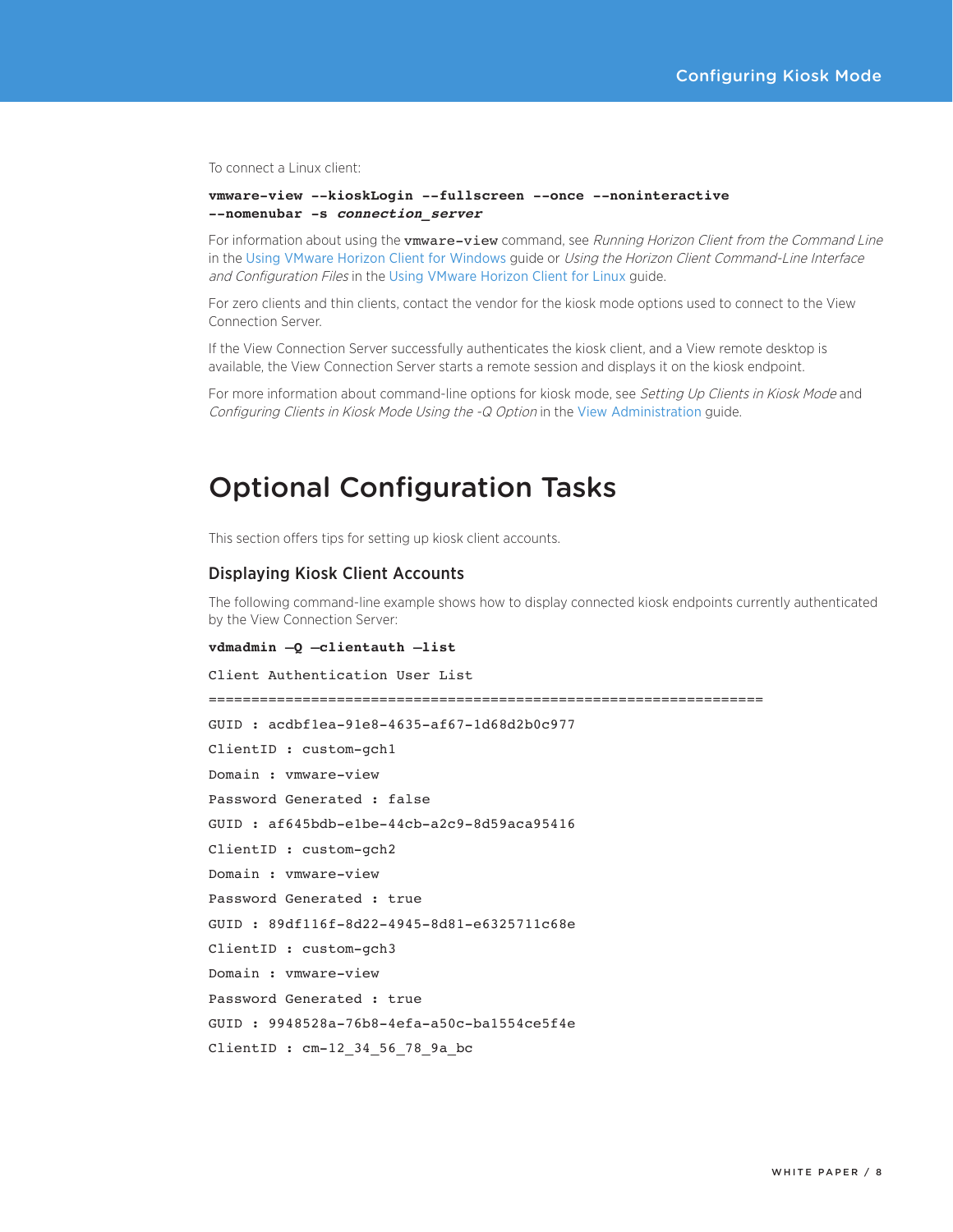<span id="page-8-0"></span>Domain : vmware-view Password Generated : false Client Authentication Connection Servers ======================================== Common Name : VIEW-BROKER Client Authentication Enabled : true Password Required : false

#### Removing Kiosk Client Accounts

The following example shows how to remove the client ID for a kiosk endpoint:

#### **vdmadmin -Q –clientauth –clientid custom-csh1 –domain vmware-view –remove**

Client authentication user was removed successfully.

The following example shows how to remove all client IDs:

**vdmadmin -Q -clientauth –removeall** 

Are you sure you want to remove all Client Authentication users? YES/NO>: **yes**

#### <span id="page-8-1"></span>Assigning ThinApp Applications

Use View Administrator to distribute and manage applications that have been packaged with ThinApp. To have the kiosk endpoint access certain application groups, prepare the guest operating system with applications in the base image, or associate the ThinApp applications with the desktop pool. Kiosk mode supports both local and streaming deployment of ThinApp packages.

For more information, see Managing ThinApp Applications in View Administrator in the [View Administration](https://www.vmware.com/support/pubs/view_pubs.html) guide.

#### Provisioning Desktop Pools and Creating Entitlements

The vdmadmin command does not support the configuration of entitlements. To create desktop pools and entitlements, use View Administrator on the View Connection Server.

#### Configuring Policies for Kiosk Clients

Use View Administrator on the View Connection Server to manage desktop pools and configure kiosk client settings.

Configure specific kiosk endpoints with Windows GPOs and scripts, and add specific applications to the Windows startup application list.

If the kiosk has a physical keyboard, disable all function keys and keystroke sequences, such as Control+Alt+Delete, that can override kiosk mode.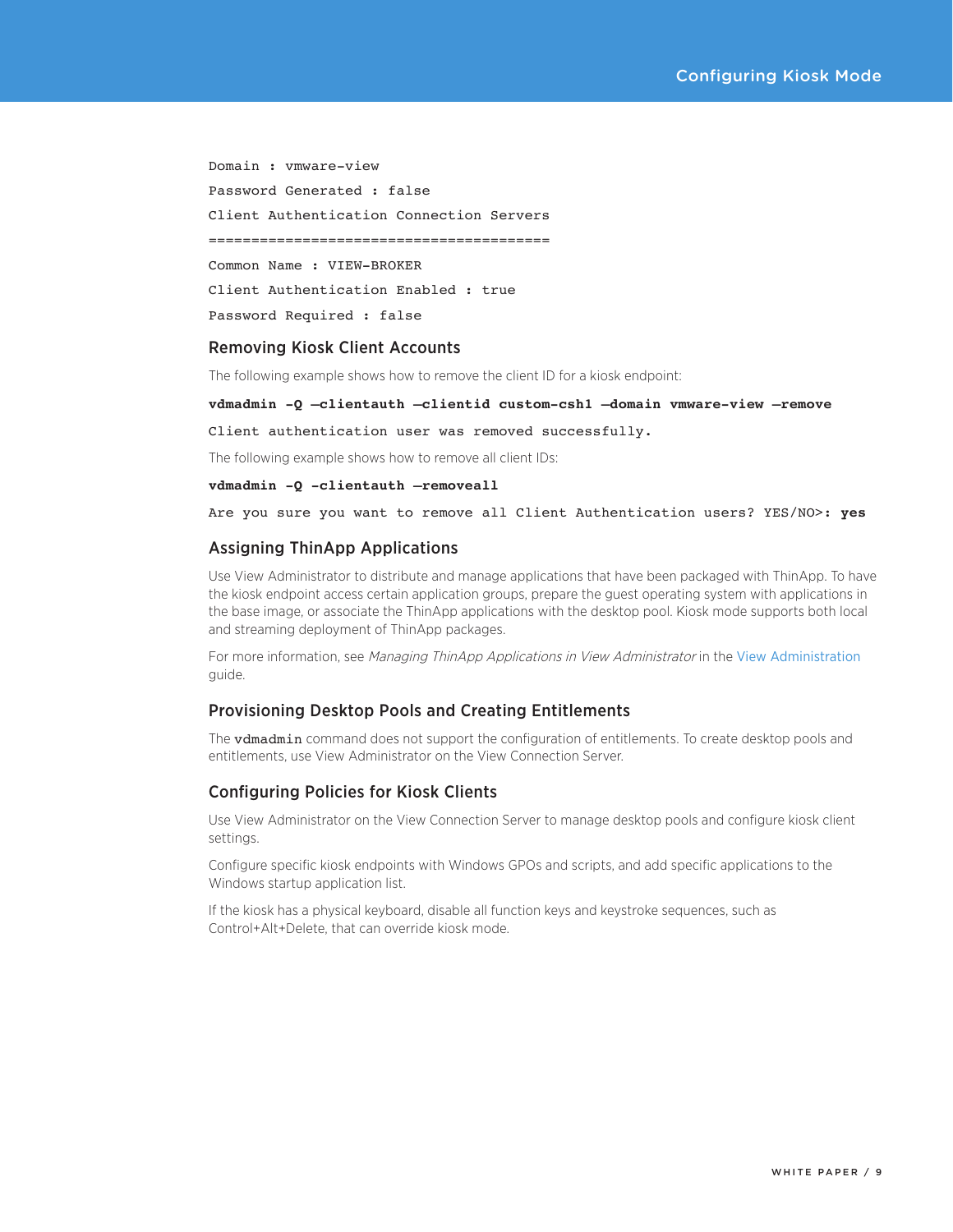#### <span id="page-9-0"></span>Configuring Automatic USB Redirection

Although access to USB devices is convenient, it can also expose the environment to data theft and malware. USB devices are currently enabled by default when the View desktop session is launched or the devices are plugged in. The following GPO policies are set to true at connection:

- ConnectUSBOnStartup Connect all USB devices to the desktop on launch.
- **ConnectUSBOnInsert** Connect USB devices to the desktop when they are plugged in.

To control which USB devices are redirected, configure GPO settings for the View Agent or Horizon Client. To disable USB devices, set the USB Access policy to **Deny** in View Administrator. The default value for this policy is Allow. The USB Access settings in View Administrator override the USB connection settings for a client in kiosk mode.

For more information, see View Policies in the [View Administration](https://www.vmware.com/support/pubs/view_pubs.html) guide, Overview of Setting Up USB Redirection in [Setting Up Desktop and Application Pools in View](https://www.vmware.com/support/pubs/view_pubs.html), and [USB Device Redirection, Configuration,](http://www.vmware.com/files/pdf/techpaper/vmware-horizon-view-usb-device-redirection.pdf)  [and Usage in VMware Horizon with View](http://www.vmware.com/files/pdf/techpaper/vmware-horizon-view-usb-device-redirection.pdf).

#### <span id="page-9-1"></span>Configuring Printing

Virtual printing gives kiosk users access to local or network printers without requiring that additional printer drivers be installed in the View desktop. In virtual printing, the printers connected to the client are redirected to the View desktop.

To make virtual printing available to kiosk users, install the Virtual Printing component of View Agent, which includes the ThinPrint driver, on the View desktop. Kiosk users can set preferences for print quality, doublesided printing, and so on from their View desktop sessions.

## Summary

VMware Horizon with View offers a versatile kiosk mode to facilitate the use of unattended, self-service kiosks in public and semi-public locations where anonymous access to specific applications is required. Configuration options provide convenient user functionality at minimal acquisition (CapEx) and maintenance (OpEx) costs.

This paper describes View kiosk mode and provides references to more detailed material to help administrators and decision makers design and implement virtual kiosks.